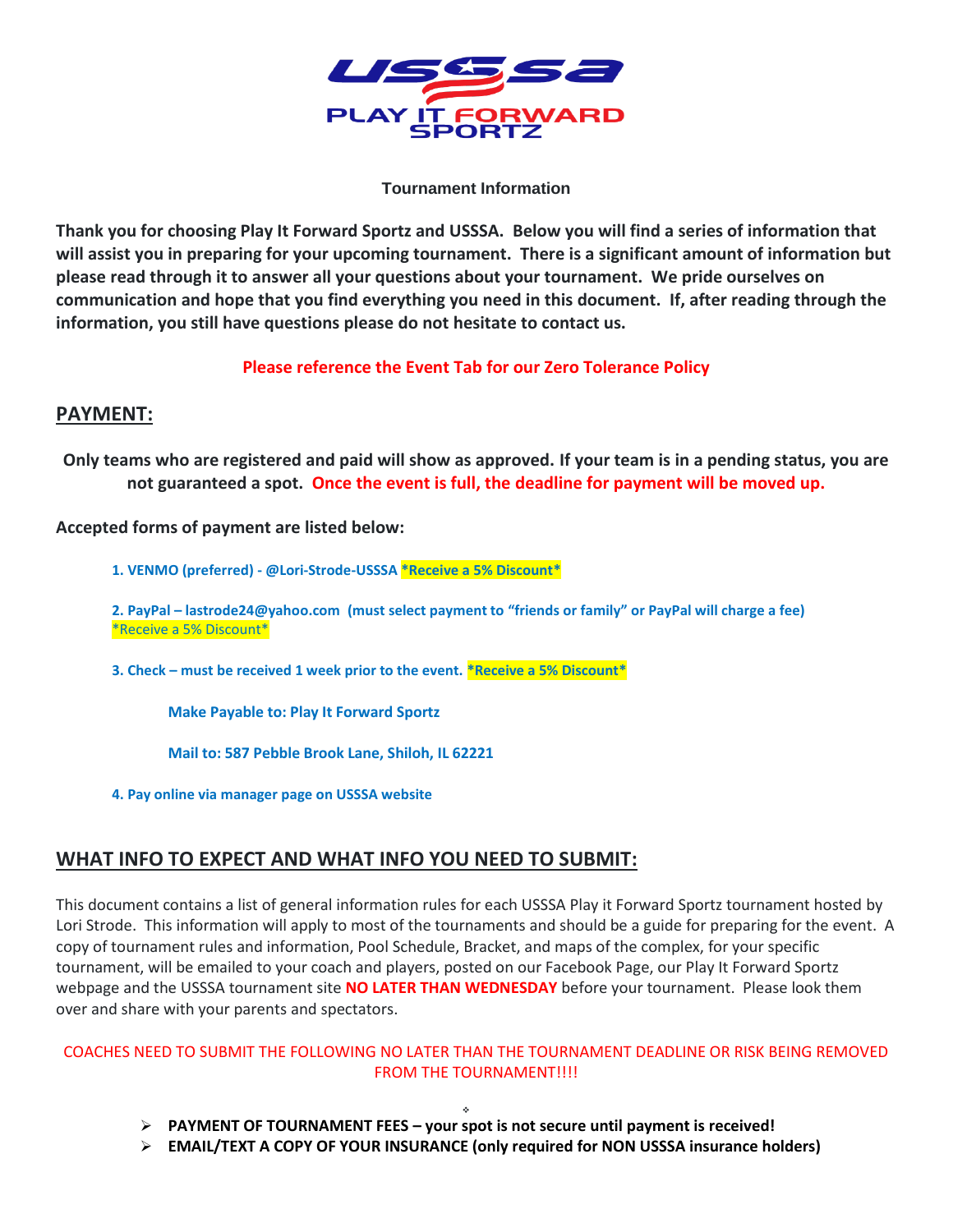#### ➢ **ENTER ROSTER ONLINE**

- ❖ USSSA rules will apply. Copies of birth certificates must be available for inspection, in the event a player on your team is protested. Team managers or representatives are to check in at least thirty minutes prior to the start of their first game. Teams must be ready to play 20 minutes prior to their scheduled game time.
- ❖ Divisions and/or classes may be combined if there are not enough teams to fill up a division. Example 9U and 10U or 12A and 12B

## **GAME TIMES:**

- ❖ Typically pool games will be 7 innings or 65 minutes -Finish the Inning and can end in a tie. Bracket Play will be 75 minutes – Finish the Inning – International Tie Breaker (ITB). If ITB goes to a second inning, there will be runners on 2nd and 3rd, no outs. This will continue until there is a winner.
- ❖ Bracket Play will be seeded by pool games.
- ❖ The umpires will be instructed to keep the games moving, please do not delay or get upset with them. If you have an issue, please bring it to the Tournament/Site Director or UIC.

# All Teams must be warmed up and ready to play 20 minutes prior to game time. Failure to do so can result in a forfeit.

## **RULES**:

- ❖ USSSA rules will apply. If you do not have a hard copy of the USSSA rule book, please ask one of our staff to assist you and provide you one. There is a digital copy on the USSSA website: [USSSA Playing Rules](http://usssa.com/docs/2020/FPRB_Online_revised_011620.pdf) (http://usssa.com/docs/2020/FPRB\_Online\_revised\_011620.pdf)
- ❖ Teams can bat their roster in pool play or bracket play. It is the coach's responsibility to submit a lineup card to the home plate umpire prior to each game. Lineup cards MUST have first name, last name, uniform number, and position.
- ❖ If a team chooses to bat their roster and a player is injured, they will be required to take an out every time the injured player's spot comes up in the batting order.
- ❖ Courtesy Runners can be used at every at bat for the Pitcher and Catcher.
	- $\triangleright$  Courtesy Runners are not tied to a player (pitcher or catcher)
	- ➢ Courtesy Runners must be a substitute first. If the team doesn't have a substitute, then the runner will be the last completed at bat.
	- $\triangleright$  For example: If your pitcher gets on base and she is batting 7th then ask yourself where is number 6? If she is on base, then where is number 5? Number 5 is the catcher. Where is number 4? Number 4 is in the dugout. That is your courtesy runner, number 4 in the batting line order.
	- $\triangleright$  The same Courtesy Runner cannot be used for both the pitcher and the catcher in the same half inning.
	- $\triangleright$  If an incorrect courtesy runner is discovered on base, the runner will be out and the Head coach will be issued a warning.
- ❖ Teams must use the official USSSA softball. Play It Forward Sportz will supply all softballs for your event.
- ❖ Teams must have the USSSA "thumbprint" on all bats. The Blue Ghost bat is illegal. If the batter enters the batter's box with the Blue Ghost or any other illegal bat, the player will be ejected from the game. In addition, the Head coach will be ejected for the remainder of that game and the next game.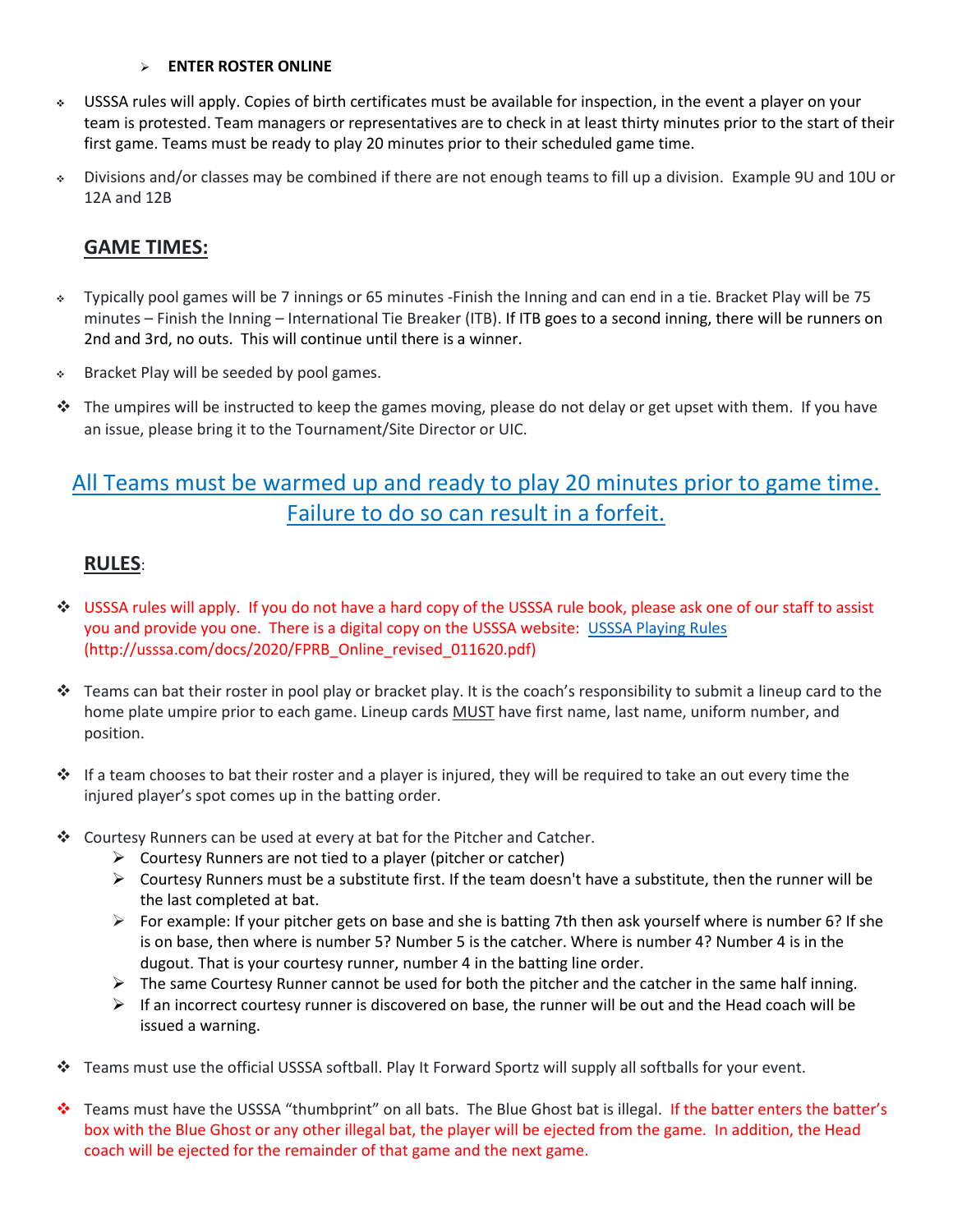- ❖ Protest fee is \$100 and is refundable only if the protest is upheld by the Tournament Director.
- ❖ Please reference our ZERO TOLERACE POLICY in the Event Info Tab on the tournament website and share with your fans. Be advised, the umpires are in charge of controlling the game, coaches are in charge of controlling themselves, their players and their fans. Coaches can receive a warning, a bench restriction and even an ejection if their fans are disrespectful, disruptive or display unsportsmanlike conduct.

## **ROSTERS:**

- ➢ Please understand that we do not require (OR ACCEPT) hard copy rosters,
- $\triangleright$  Your roster must be online, and players must have a signed waiver from their guardian.
- $\triangleright$  If your roster is not online by the tournament deadline, you will be removed from the event and replaced by a team on the waiting list.
- $\triangleright$  If at any time during the tournament a player on your team, is called into question, and the player is not on your online roster with a signed waiver, your team will forfeit. That game will be scored 7-0 in favor of your opponent.
- ➢ **Other teams can see if your roster is online and which players are online, this is intentional for the purpose of transparency for all teams. For this reason, there is no negotiating this change in policy. I will not make exceptions for any team. If your roster is not posted online, you will be removed from the event.**
- $\triangleright$  When you are looking at a team's roster, make sure you are looking at their roster for the tournament you are playing in. When you look at a team roster online, you are more than likely looking at their permanent roster. In order to see guest players, you must click the drop-down menu at the top of the roster and select the tournament you are playing in to see their official roster for the event. Guest players will appear at the bottom of the roster.

## **GUEST PLAYERS:**

Please see the attached link for guest player info. All guest players must be entered no later than 4 hours prior to the start of the tournament (the first game of the event, NOT YOUR FIRST GAME). I cannot fix, override, or adjust your roster or this process after that time, so please make sure the deadline is met. [https://www.playitforwardsportz.com/pickup-player-rules.](https://www.playitforwardsportz.com/pickup-player-rules)

- $\triangleright$  Some things to keep in mind:
	- **E** Players can only be on one USSSA PERMANENT ROSTER
	- **•** There is no limit to the number of times a player can be used as a GUEST PLAYER.
	- To add a player as a Guest Player, they must be on a USSSA roster.
	- If you are using a Guest Player from a team who is playing in a USSSA tournament the same weekend you are using their player, they must deactivate the player from their roster in order for the other team to pick her up.
		- For Example: Sally is on Heat's permanent roster but is being used as a guest player for Fire. Heat is playing in a USSSA event in Springfield and Fire is playing in a USSSA event in O'Fallon. Heat must deactivate Sally for the weekend so Fire can add her as a guest player for the weekend.
	- Please look at the chart on the above link to clarify any eligibility questions.
	- In order to see your Guest Players, you must pull up your roster for the specific tournament you are **adding the guest player. There is a drop-down menu at the top of your roster that allows you to select specific events.**

#### **WEATHER:**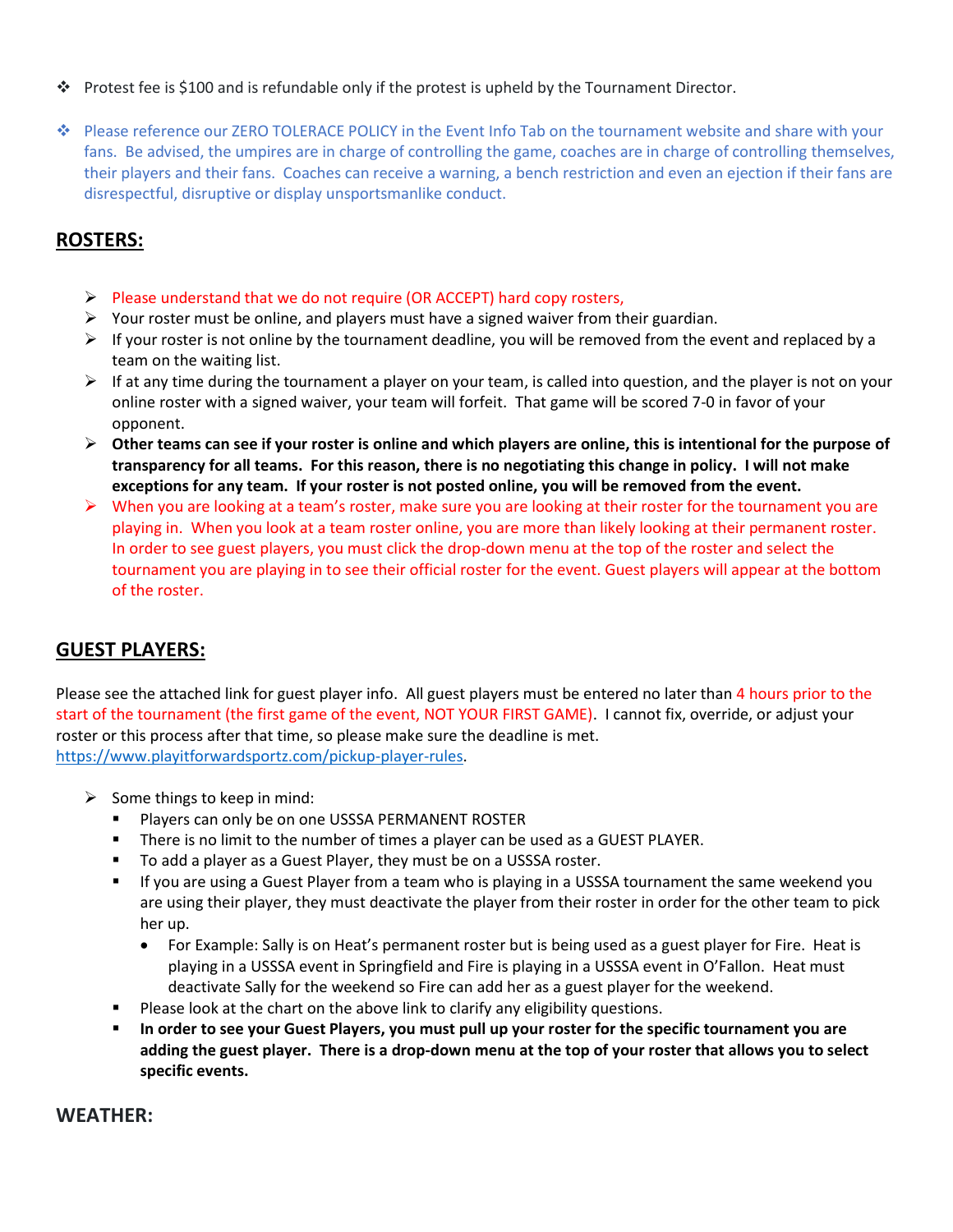- ❖ In the event of a weather delay the Tournament Director will post updates as well as send text/email to all users subscribed to the Rainout Line. To register for the Rainout Line, go to https://rainoutline.com/search/dnis/2702004767 and/or download the app on your smart phone to receive updates and alerts via text and/or email. Updates will also be posted on our Facebook page [https://www.facebook.com/Playitforwardsportz/.](https://www.facebook.com/Playitforwardsportz/) **Ultimately it is the responsibility of the Head Coach to stay in contact with the Tournament Director during a delay.**
- ❖ Lightning delays will be 30 minutes from the last known/seen strike and updates will be provided via the Rainout line. Please exit the complex to your vehicles or find appropriate shelter under a pavilion. Players are not allowed to remain in dugouts or batting cages during a lightning delay.

# **TIES:**

If teams are tied going into bracket play teams will be seeded in the bracket or awarded placement by the following: (Once past a tie breaker do not return to previous tie breaker)

- 1. Winning Percentage Descending
- 2. Tied Teams (vs. each other) Winning Pct Descending (Not valid if all teams have not played each other)
- 3. Average Runs Allowed Ascending
- 4. Average Run Differential with a maximum of 8 Descending
- 5. Ranking Points Descending
- 6. Date Team Entered USSSA Database

Ties in bracket games will be decided by using the international tie breaker (after time limit or in the eighth inning). See "Game Times" above.

#### **REFUNDS:**

REFUND POLICY: No refunds will be issued after the tournament deadline or after the tournament schedule is published (whichever comes first). If a tournament is cancelled prior to the start date (not due to weather), by Play it Forward Sportz, a full refund will be issued.

- $\circ$  In the event of a weather cancelled game, games will be deemed complete based on the USSSA Rulebook (Rule 4, Sect 6, C, 1 &2). Basically, games can be deemed official after 2 1/2 innings of play (with home team winning) or 45 minutes of elapsed game time.
- $\circ$  Teams will receive a prorated refund based on the number of games played less than the game guarantee.
- o Refunds will be credited back in the manner in which they were paid (credit card, Venmo, check).

## **GENERAL TOURNAMENT INFORMATION:**

- ❖ This is not a Stay to Play Event
- ❖ Hotel information can be found on the Play It Forward Sportz website<https://www.playitforwardsportz.com/hotels>
- ❖ Addresses to the parks can be found in the Venue tab on the tournament page. If, you are entered in an event with multiple complexes, this page will typically identify where each division is playing. If divisions are not specifically annotated, it is because the registration is not complete and venues have not been determined. Check back periodically, but venues will be decided no later than 30 days prior to an event to provide time to make hotel reservations.
- ❖ Please reference the Park's website for their policy on overnight parking for RV's